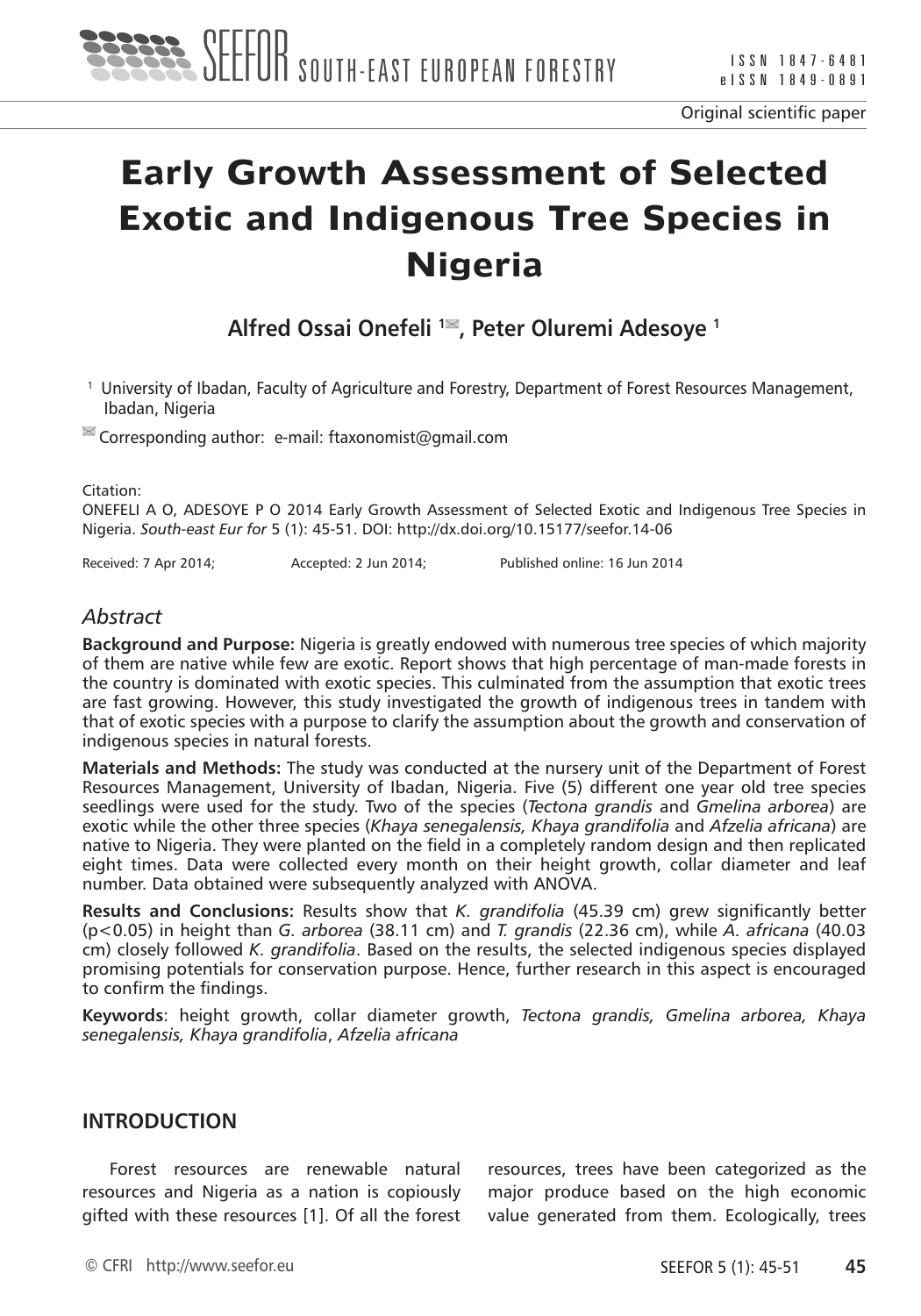can be further classified into indigenous and exotic taxon. A tree species is regarded as native or indigenous to a given region or ecosystem if its presence in that region is the result of natural processes, with no human intervention. Every natural organism has its own natural range of distribution in which it is regarded as native. There are numerous indigenous tree species in Nigeria that have equivalent timber quality or better timber quality than the exotic species [1]. These include *Milicia excelsa, Entandrophragma* spp*. Khaya senegalensis, Khaya grandifolia Mansonia altissima, Albizia zygia, Afzelia africana,* etc.

Exotic tree species on the other hand is a species living outside its native distributional range, which has arrived there by human activity, either deliberately or accidentally. There are various economic tree species that are exotic to Nigeria, but the two widely known and cultivated species are *Tectona grandis* and *Gmelina arborea*. In other words, these two species dominate various forest plantations in Nigeria [2-4]. However, majority of these plantations are monospecific, which is ecologically detrimental to the environmental balance of forest biodiversity. Additionally, reports have revealed that some exotic tree species have tremendous damaging impact on the indigenous trees as well as other natural resources in the forest or the ecosystem. For instance, they cause decline in abundance, contraction of geographic ranges, and extinction of native species [5-7]. According to Nwoboshi [8], *Tectona grandis* does not support the growth of some indigenous trees because of its allelopathic nature. In other words, where *T. grandis* is grown, economic indigenous tree species like *Mansonia altissima, Ricinodendron heudelotii,*  and *Albizia zygia* cannot survive [8]. Apart from the environmental issues caused by exotic species, there are also problems of meeting the livelihood and cultural needs of the local communities that depend on forest products and services [9]. For instance, a study [1] has shown that parts of indigenous tree species are used by masquerades as paraphernalia during cultural festival in some villages in southwestern Nigeria. In this case, exotic tree species cannot be used as surrogates for indigenous species. In addition, it is interesting to know that *Gmelina arborea,* which has been formally categorized as less known species is being utilized for our major forest restoration in Nigeria. The species was originally introduced to Nigeria for pulping purpose. As a result of the fact that it overgrew the stage of its utilization for pulp and paper in tandem with unavailability of better indigenous timber species in the natural forest, it is now being utilized for timber purpose.

Generally, it is believed that exotic trees in Nigeria grow faster than indigenous trees, although, there is no pragmatic research to corroborate this fact. Hence, this general belief has encouraged a higher level of conservation of exotic tree species than of our indigenous tree species [8]. According to Emtage [10], the established supply chain and generally more rapid growth rates of exotic species have led to them being favored for plantation use rather than the indigenous species. Hence, the indigenous tree species are perpetually being neglected while the exotic species are encouraged. Due to the promotion of exotic trees for plantation purposes, the indigenous are being threatened in the natural forests [1-2]. In order to conserve the threatened indigenous tree species in natural forests of Nigeria, it is expedient that the early growth of indigenous and exotic trees is simultaneously studied.

There are studies [11-12] which have assessed the early growth of some trees in Nigeria, but none has been able to simultaneously study the growth of indigenous and exotic trees. For instance, Gbadamosi et al. [11] studied the effect of four provenances on early seedling growth of *Parkia biglobosa* and discovered the provenance of Ibadan to have the best growth. They recommended that the seed of the species should be sourced from Ibadan if its plantation is to be established. According to Mohammed et al. [12], height growth of *Balanites aegyptiaca* can be very slow at the seedlings stage, but at the saplings stage, the growth rate increases drastically. This paper therefore investigated the early growth of selected indigenous trees in tandem with that of exotic species with a purpose to clarify the assumption about the growth and conservation of indigenous species in natural forests.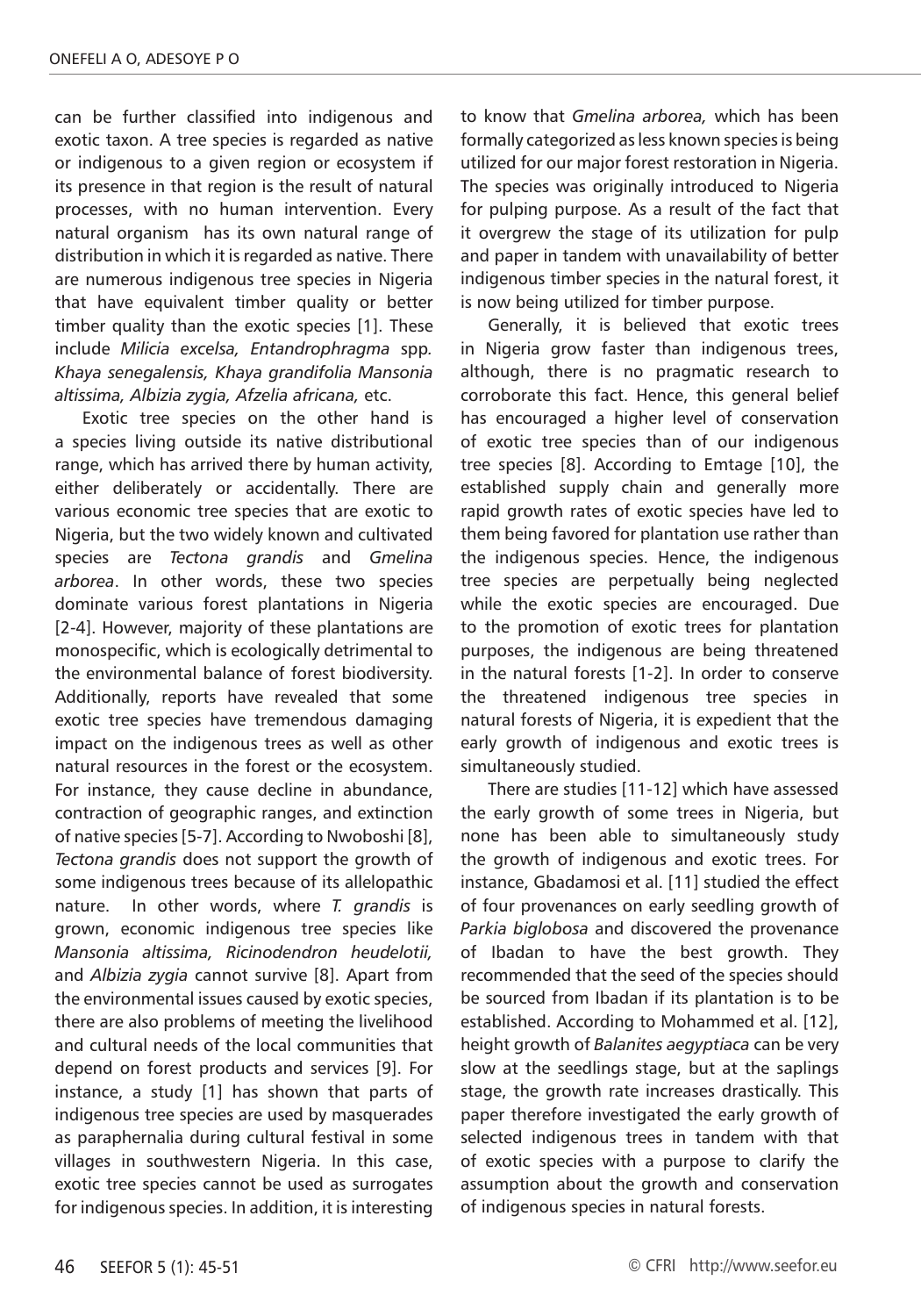## **MATERIALS AND METHODS**

This study was embarked upon at the nursery unit of the Department of Forest Resources Management, University of Ibadan. The site is located approximately on latitude 07°26.981'N and longitude 0003°53.733'E. It is at an altitude of 277 m above sea level [8]. The annual rainfall of the area is 1258 mm - 1437 mm with mean daily temperature ranges from 22°C - 31°C and the soil of the area is ferric luvisols [8].

Five tree species were used for the study. Two species (*Tectona grandis* and *Gmelina arborea*) are exotic while the remaining three species; namely *Khaya senegalensis, Khaya grandifolia* and *Afzelia africana* are native to Nigeria. The exotic species were selected for this study due to their high rate of utilization while the native ones were used because they are severely threatened and almost extinct in Nigeria.

The seedlings used for this study, which were a year old, were obtained from the Department of Forest Resources Management Nursery. Each tree species was replicated eight times in a completely random design and planted on the area of 1 m x 1 m on the field. However, the same environmental treatments were imposed on the tree species. In other words, they were all left to experience the real natural conditions on the field.

Data were collected every month in the period of six months on their height growth, collar diameter and leaf number. Height growth measurement was achieved by taking the vertical distance from the ground level to the tip of each tree using a long meter. Collar diameter was obtained by measuring the diameter at the collar point of the trees with the use of a vernier caliper while number of leaves on each tree was obtained by visual counting. Statistical analysis was carried out using a one way analysis of variance (ANOVA). Duncan Multiple range test was used for post hoc analysis.

# **RESULTS**

Results (Figure 1) show that after a month of assessment, *G. arborea* increased in height for 7.03 cm and was the highest of all the species. It was followed by *K. grandifolia* (2.76 cm), *A. africana* (1.49 cm), *K. senegalensis*  (1.23 cm) and *T. grandis* (0.7 cm), which had the least height growth. The growth followed a similar pattern from the first month to the  $4<sup>th</sup>$ month *G. arborea* having the highest height growth while the least was recorded in *T. grandis* all throughout this period. However, at the 5<sup>th</sup> month, the growth pattern changed. *K. grandifolia* overtook all other species in its height growth as it measured 34.49 cm while *G. arborea* measured 31.54 cm, *A. africana* (31.33 cm), *K. senegalensis* (25.90 cm) and *T. grandis*  (15.70 cm). At the final assessment of the height growth, *K. grandifolia* still had the highest cumulative height increment of about 45 cm; it was closely followed by *A. africana* (40.03 cm), while the species that had the least growth rate was *T. grandis,* with just 22.36 cm of height growth after six months. Table 1 shows that height increment differs significantly (p<0.05) among the species.

The results of collar diameter increment are shown in Table 1 and Figure 2. Statistically, there was a significant difference in the collar diameter increment (p<0.05) among the tree species after the period of six month. *G. arborea* depicted the highest average collar diameter increment (4.23 cm) among the tree species, but it did not differ significantly from the three indigenous species (i.e. *K. grandifolia* [4.14 cm], *A. africana* [3.94 cm] and *K. senegalensis* [3.90 cm]). In addition, as an exotic species, *T. grandis* was observed to be the species with the smallest collar diameter increment of 2.51 cm.

During the assessment of leaf number over the period of the experiment (Table 1), *K. grandifolia* (26.7) has showed the highest leaf production compared to other species. The species that followed *K. grandifolia* was *K. senegalensis* (21.2), *A. africana* (19.0), and *T. grandis* (13.8) having the least number of leaves. Hence, statistical variation of the leaves produced amongst all the species showed a significant result (p<0.05). The periodic change in the number of leaves from the first to sixth month of the experiment is shown in Figure 3.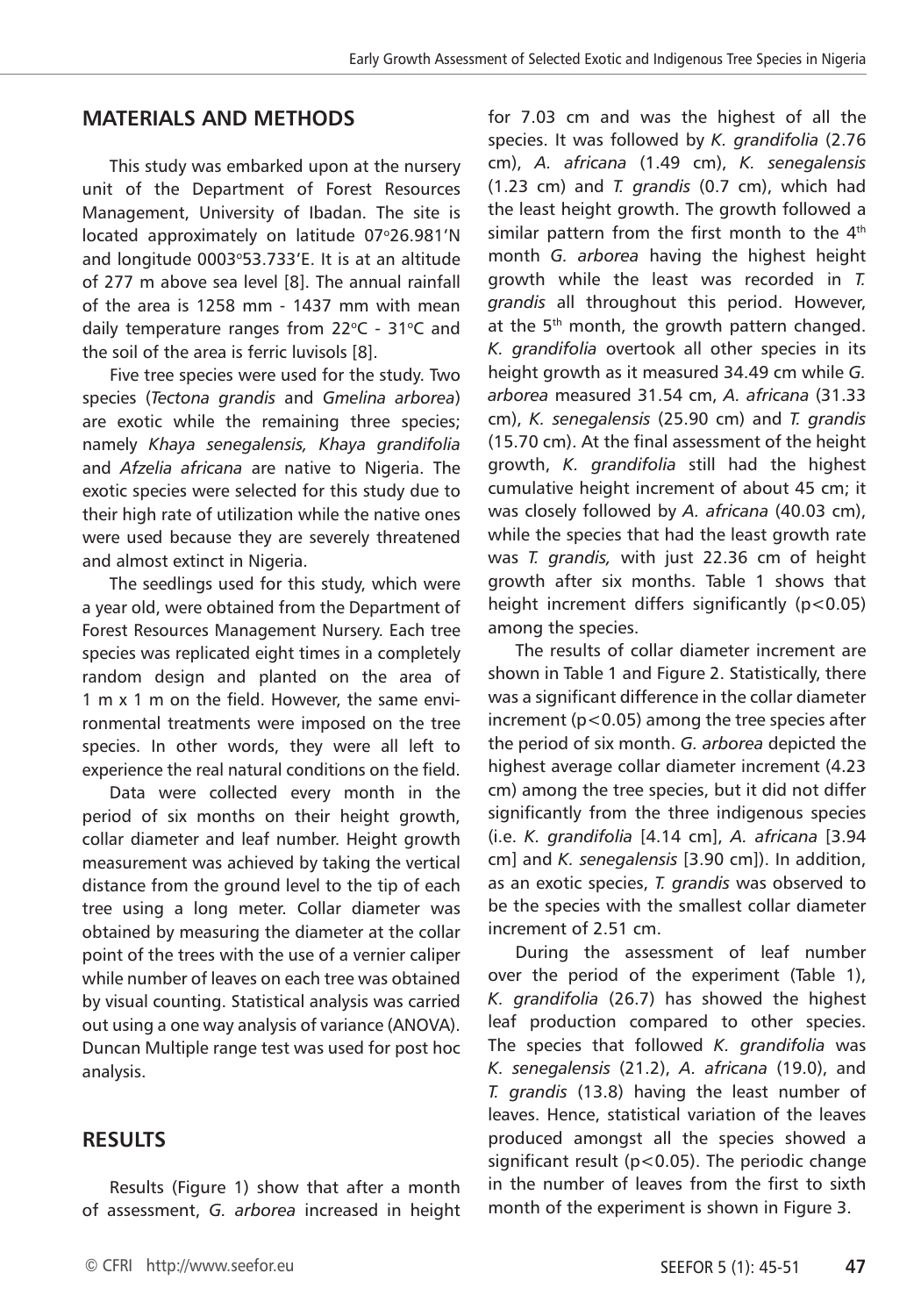

**FIGURE 1.** Height growth of the species after six months

| <b>TABLE 1.</b> Increase in height, collar diameter and number of leaf of tree saplings |  |  |
|-----------------------------------------------------------------------------------------|--|--|
|-----------------------------------------------------------------------------------------|--|--|

| <b>Species</b>  | <b>Height increment</b><br>(cm) | <b>Collar diameter increment</b><br>(cm) | Number of leaf<br>(n) |
|-----------------|---------------------------------|------------------------------------------|-----------------------|
| K. senegalensis | 32.64c                          | 3.90a                                    | 21.4b                 |
| K. grandifolia  | 45.39a                          | 4.14a                                    | 26.7a                 |
| A. africana     | 40.03b                          | 3.94a                                    | 19.0 <sub>b</sub>     |
| T. grandis      | 22.36d                          | 2.51 <sub>b</sub>                        | 13.8 <sub>c</sub>     |
| G. arborea      | 38.11b                          | 4.23a                                    | 21.2 <sub>b</sub>     |
| p-value         | $0.000*$                        | $0.000*$                                 | $0.000*$              |

Means with similar superscript within the same column of any set of species are not significantly different at  $p=0.05$  $*$ =significant (p<0.05)



**FIGURE 2.** Collar diameter growth of the species after six months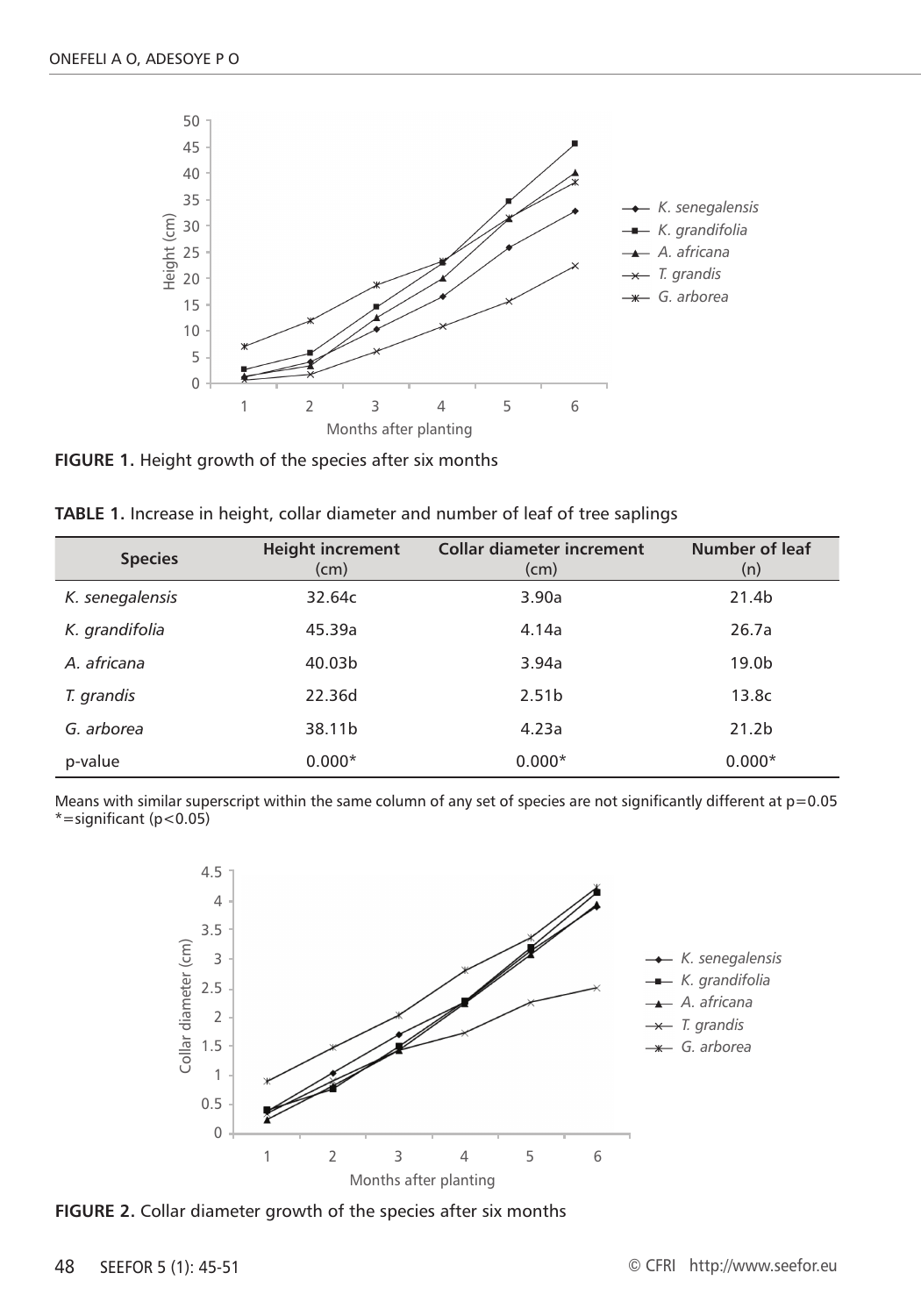

**FIGURE 3.** Number of leaf of the tree species after six months

### **DISCUSSION**

The significant differences observed in the growth of the five tree species suggest that their level of adaptation to the same environmental conditions is more or less different. This may be ascribed to the combined effect of the environment and the inherent characteristics of the trees, which determines their physiognomy. The relatively better collar diameter growth rate observed in *G. arborea* than all other species at the initial stage may be due to its fast ability to transform photosynthate to growth at a seedlings' age [6, 13]. This finding is in consonance with Mohammed et al. [12], who discovered that some trees can be very slow in growth at their tender age, but the rate of growth increases as they transcend to saplings age.

Generally, the sampled exotic species flourished and grew more rapidly at the initial period of assessment of the seedlings. As reported by some authors [13-15], these species are more favored to be used for plantation planting materials than our indigenous trees. However, in later stages, the indigenous species proved to have a better height and diameter increment than exotic species. Consequently, the findings of this study are in contrast to those of Gardner [16] and Zuidema et al. [17], who emphasized that exotic species performed better in growth compared to native species. For instance, Sarrailh and Ayrault, [8] stated that, with respect to tree height growth, exotic species (*E. grandis* and *A. saligna*) performed better than indigenous species (*A. polyacantha*  and *B. thonningii*) amongst all the species they experimented with and as such, concluded this has culminated with the fact that exotic species have been preferred because of their high growth rate. Interestingly, their study did not involve the sapling stage of the species but rather examined only the seedling stage. Conversely, this study agrees with Olukoye et al. [18], who recorded that exotic tree and shrub species showed a poorer performance in relation to indigenous species.

### **CONCLUSION**

The study has been able to compare the growth rate of the exotic and the indigenous species up to the age of a year and half. The three indigenous species appeared promising. This is based on the fact that *K. grandifolia* grows better, both in height and diameter, at the saplings' age than the two most popularly known and propagated exotic species in Nigeria (i.e. *G. arborea* and *T.*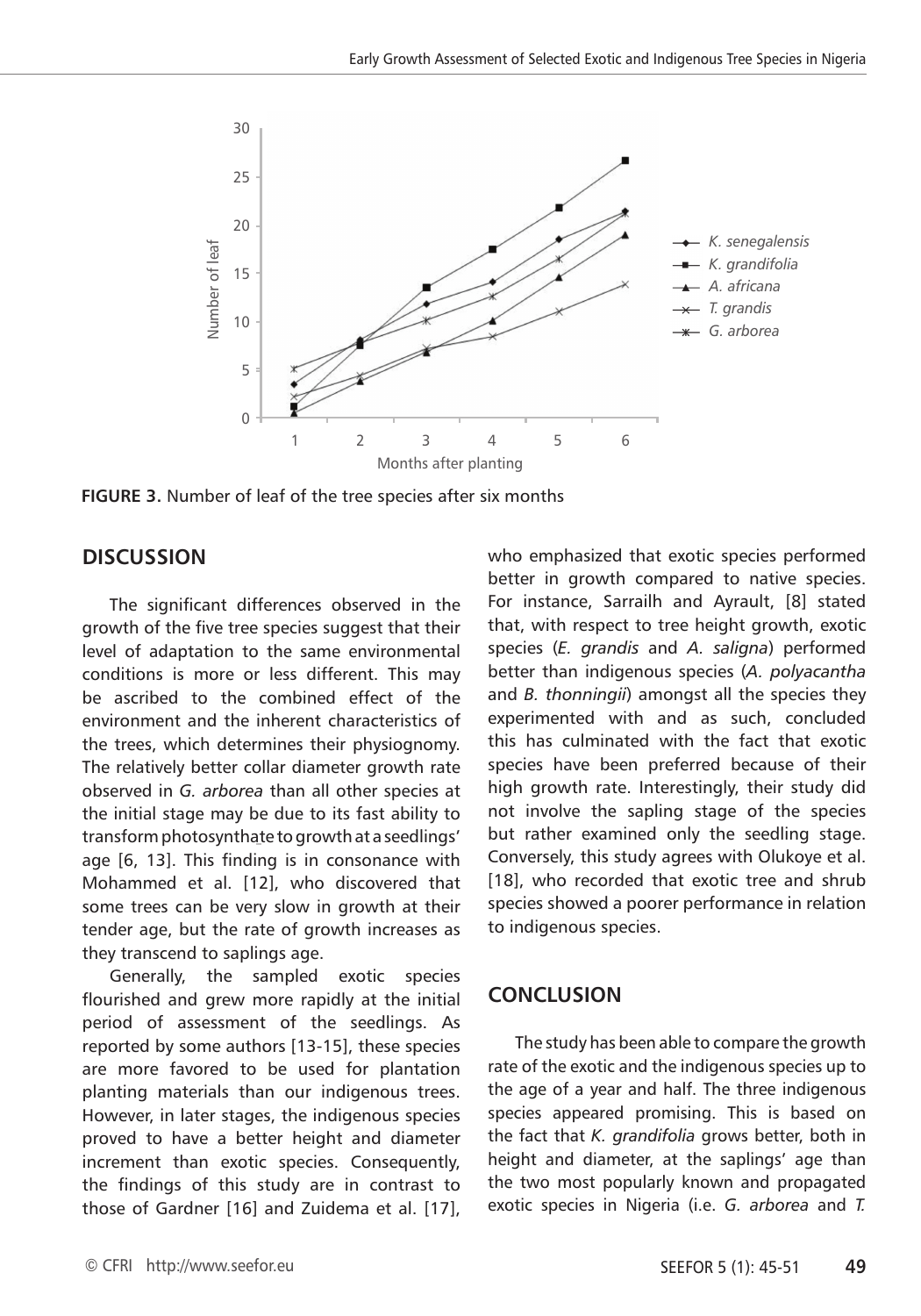*grandis*). However, further research is needed to ascertain this finding. In as much as this study is a preliminary study, further research in this regards can therefore focus more on the simultaneous growth of these at an older age. When this is achieved, ecologist and other tree growers as well as the tree planters will be encouraged to utilize them for the reforestation and afforestation in order to improve our degraded forests rather than using the exotic species. Hence, the threatened conservation status of the indigenous species in the natural forest would be ameliorated.

### **RefereNces**

- 1. IJEOMAH H M, AIYELOJA A A 2010 Ecotourism: An instrument for combating Renewable natural Resources Degradation. *In*: Ijeoma H M, Aiyeloja A A (*eds*) Practical Issues in Forest and wildlife Resources management*.* Green canopy consultants, Choba, Porthacourt, Nigeria, 625 p
- 2. ONI P I, JIMOH S O, ADEBISI L A 2014 Management of indigenous medicinal plants in Nigeria using phenological information. *J Med Plants Res* 8 (16): 619-631. DOI: http://dx.doi.org/10.5897/ JMPR2013.5108
- 3. ONOSODE A T 1988 Forest and Forest Industries in Nigeria. *Obeche* 22: 27-30
- 4. AIYELOJA A A, OGUNSANWO O Y, ASIYANBI A P 2011 Determinants of Preference for Lesser-Known Species among Cabinet-Makers in Oyo and Osun States, Nigeria. *Small-scale Forestry* 10 (1): 37-51. DOI: http://dx.doi.org/10.1007/ s11842-010-9129-8
- 5. ELTON C S 1958 The ecology of invasions by animals and plants. Methuen, London, UK, 15 p
- 6. EBENHARD T 1988 Introduced birds and mammals and their ecological effects. *Swed Wildl Res* 13: 1-107
- 7. FRITTS T H, RODDA G H 1998 The role of introduced species in the degradation of island ecosystems: a case history of Guam. *Annu Rev Ecol Syst* 29: 113-140. DOI: http://dx.doi.org/10.1146/annurev. ecolsys.29.1.113
- 8. SARRAILH J M, AYRAULT N 2001 Rehabilitation of Nickel Mining sites in New Caledonia. *Unasylva* 207 (52): 16-20
- 9. NWOBOSHI L C 1982 Tropical Silviculture: Principles and Techniques. Ibadan Univ. Press, Ibadan, Nigeria, 333 p
- 10. EMTAGE N F 2004 An Investigation of the Social and Economic Factors Affecting the Development of Small-scale Forestry by Rural Households in Leyte, Philippines. PhD thesis, The University of Queensland, School of Natural and Rural Systems Management, Gatton, Australia, 423 p
- 11. GBADAMOSI A E, FABOYE O O, ONI O 2005 Seed Morphological Traits, Germination and Early Growth of *Parkia biglobosa* (Jacq.) R.Br. Ex. G. don from Four Provenances in Nigeria. *Nigerian Journal of Forestry* 35 (2): 129-137
- 12. MOHAMMED H G, GOMBE S H, DOGARI J Y, BAPPAH M T, HINNA H B, IBRAHIM I 2013 The influence of Pre-germination Treatments on the emergence and early Growth of *Balanites aegyptiaca* (Linn. Delile) in Dadin Kowa, Gombe State. *In*: Popoola L, Idumah F O, Ogunsanwo O Y, Azeez I O (eds) Proceedings of the 35<sup>th</sup> annual conference of the forestry association of Nigeria (FAN), pp 69-74
- 13. FAO 1995 Forest resources assessment 1990 Tropical Forest Plantation resources. FAO Forestry Paper No 128. Food and Agriculture Organization of the United Nations, Rome, Italy. URL: http:// www.fao.org/docrep/007/v8330e/v8330e00. **HTM#TOC (10 January 2014)**
- 14. AKINDELE S O, FUWAPE J A 1998 Wood-based industrial sector review. A consultancy report prepared as part of the national Forest Resources Study, Nigeria, 74 p
- 15. ONYEKWELU J C 2001 Growth characteristics and management Scenarios for Plantation-grown *Gmelina arborea* & *Nauclea diderrichii* in Southwestern Nigeria. Hieronymus Verlag, Münich, Germany, 196 p
- 16. GARDNER J 2001 Rehabilitating mines to meet land use objectives: Bauxite mining in Jarrah forest of Western Australia. *Unasylva* 207 (52): 3-7